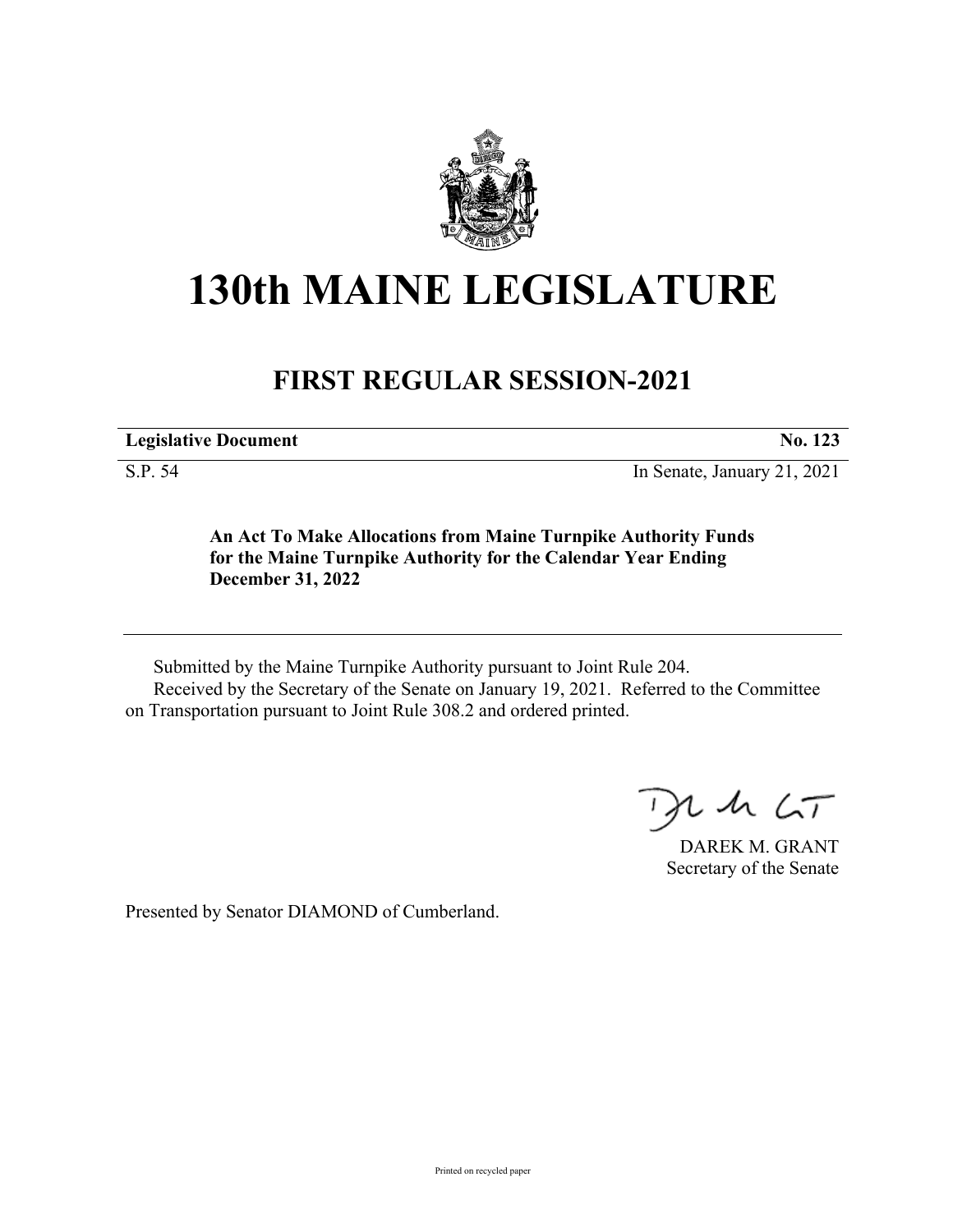| 1              | Be it enacted by the People of the State of Maine as follows:                       |                          |  |
|----------------|-------------------------------------------------------------------------------------|--------------------------|--|
| $\overline{c}$ | Sec. 1. Allocation. Gross revenues of the Maine Turnpike Authority for the calendar |                          |  |
| $\mathfrak{Z}$ | year ending December 31, 2022 must be segregated, apportioned and disbursed as      |                          |  |
| $\overline{4}$ | designated in the following schedule.                                               |                          |  |
| 5              | <b>MAINE TURNPIKE AUTHORITY</b>                                                     | 2022                     |  |
| 6              |                                                                                     |                          |  |
| $\overline{7}$ | Administration                                                                      |                          |  |
| $\,$ $\,$      |                                                                                     |                          |  |
| 9              | <b>Personal Services</b>                                                            | \$1,309,210              |  |
| 10             | All Other                                                                           | 1,694,050                |  |
| 11             |                                                                                     |                          |  |
| 12             | <b>TOTAL</b>                                                                        | \$3,003,260              |  |
| 13             |                                                                                     |                          |  |
| 14             | <b>Accounts and Controls</b>                                                        |                          |  |
| 15             |                                                                                     |                          |  |
| 16<br>17       | Personal Services<br>All Other                                                      | \$3,460,126<br>1,580,310 |  |
| 18             |                                                                                     |                          |  |
| 19             | <b>TOTAL</b>                                                                        | \$5,040,436              |  |
| 20             |                                                                                     |                          |  |
| 21             | <b>Highway Maintenance</b>                                                          |                          |  |
| 22             |                                                                                     |                          |  |
| 23             | <b>Personal Services</b>                                                            | \$4,982,887              |  |
| 24             | All Other                                                                           | 3,621,426                |  |
| 25             |                                                                                     |                          |  |
| 26             | <b>TOTAL</b>                                                                        | \$8,604,313              |  |
| 27             |                                                                                     |                          |  |
| 28             | <b>Equipment Maintenance</b>                                                        |                          |  |
| 29             |                                                                                     |                          |  |
| 30<br>31       | <b>Personal Services</b>                                                            | \$1,293,660              |  |
| 32             | All Other                                                                           | 2,629,234                |  |
| 33             | <b>TOTAL</b>                                                                        | \$3,922,894              |  |
| 34             |                                                                                     |                          |  |
| 35             | <b>Fare Collection</b>                                                              |                          |  |
| 36             |                                                                                     |                          |  |
| 37             | <b>Personal Services</b>                                                            | \$10,982,571             |  |
| 38             | All Other                                                                           | 4,432,852                |  |
| 39             |                                                                                     |                          |  |
| 40             | <b>TOTAL</b>                                                                        | \$15,415,423             |  |
| 41             |                                                                                     |                          |  |
| 42             | <b>Public Safety and Special Services</b>                                           |                          |  |
| 43             |                                                                                     |                          |  |
| 44<br>45       | <b>Personal Services</b>                                                            | \$642,640                |  |
| 46             | All Other                                                                           | 7,612,755                |  |
|                |                                                                                     |                          |  |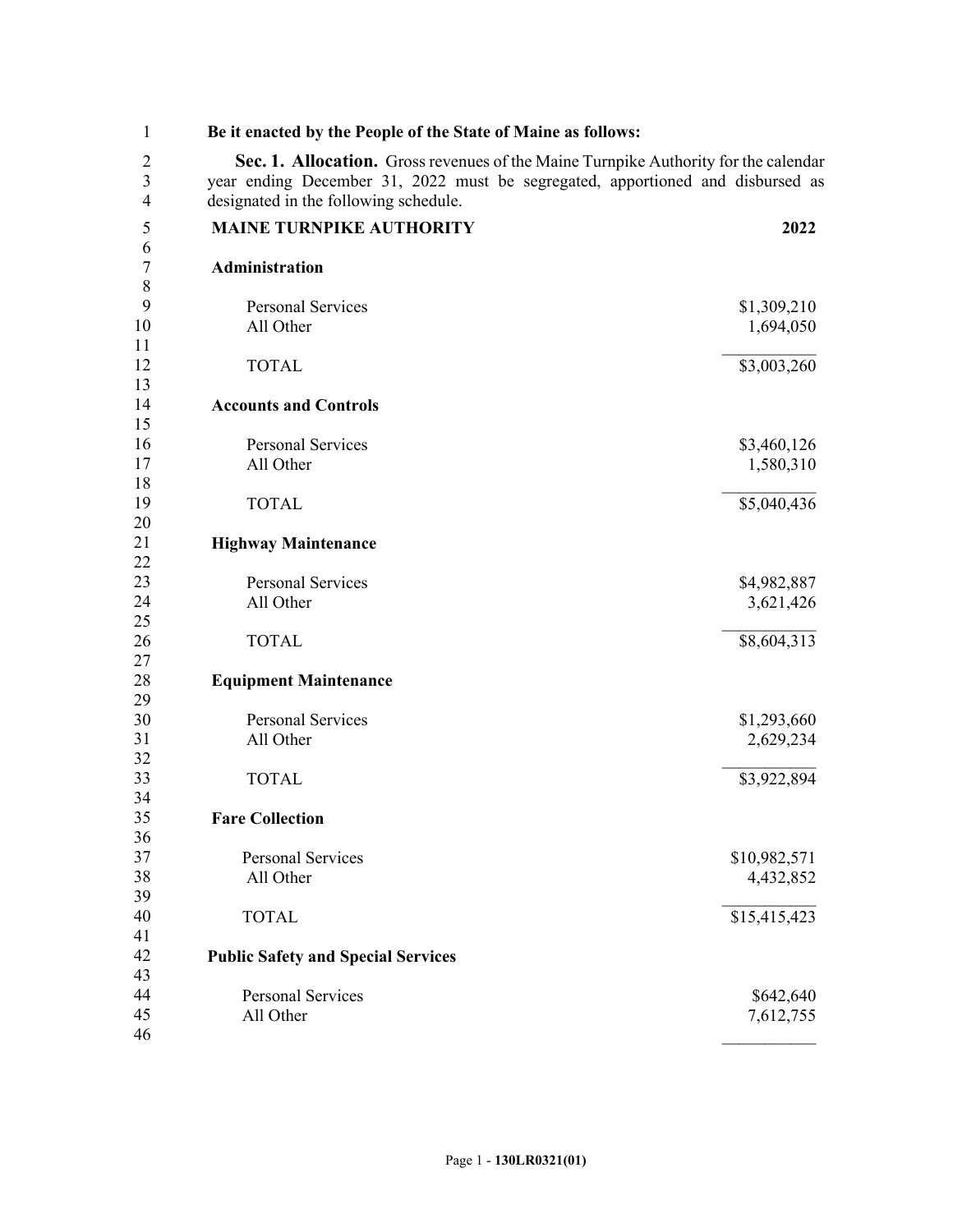|                | <b>TOTAL</b>                            | \$8,255,395  |
|----------------|-----------------------------------------|--------------|
| 2<br>3         | <b>Building Maintenance</b>             |              |
| $\overline{4}$ |                                         |              |
|                | <b>Personal Services</b>                | \$716,688    |
| 6              | All Other                               | 667,567      |
|                |                                         |              |
| 8              | <b>TOTAL</b>                            | \$1,384,255  |
| 9              |                                         |              |
| 10             | Subtotal of Line Items Budgeted         | \$45,625,976 |
| 11             |                                         |              |
| 12             | General Contingency - 10% of line items | \$4,562,598  |
| 13             | budgeted for 2022 (10% allowed)         |              |
| 14             |                                         |              |
| 15             | <b>MAINE TURNPIKE AUTHORITY</b>         |              |

**TOTAL REVENUE FUNDS** \$50,188,574 16

**Sec. 2. Transfer of allocations.** Any balance of the allocation for "General" 2 Contingency" made by the Legislature for the Maine Turnpike Authority may be 3 transferred at any time prior to the closing of the books to any other allocation or subdivision of any other allocation made by the Legislature for the use of the Maine 5 Turnpike Authority for the same calendar year. Any balance of any other allocation or subdivision of any other allocation made by the Legislature for the Maine Turnpike 7 Authority that at any time is not required for the purpose named in the allocation or subdivision may be transferred at any time prior to the closing of the books to any other allocation or subdivision of any other allocation made by the Legislature for the use of the Maine Turnpike Authority for the same calendar year subject to review by the joint standing committee of the Legislature having jurisdiction over transportation matters. Financial statements describing the transfer, other than a transfer from "General Contingency," must be submitted by the Maine Turnpike Authority to the Office of Fiscal and Program Review 14 30 days before the transfer is to be implemented. In the case of extraordinary emergency 15 transfers, the 30-day prior submission requirement may be waived by vote of the committee. These financial statements must include information specifying the accounts 17 that are affected, amounts to be transferred, a description of the transfer and a detailed explanation as to why the transfer is needed. 17 18 19 20 21 22 23 24 25 26 27 28 29 30 31 32 33 34

35 **Sec. 3. Encumbered balance at year-end.** At the end of each calendar year, 36 encumbered balances may be carried to the next calendar year.

37 **Sec. 4. Supplemental information.** As required by the Maine Revised Statutes, 38 Title 23, section 1961, subsection 6, the following statement of the revenues in 2022 that 39 are necessary for capital expenditures and reserves and to meet the requirements of any 40 resolution authorizing bonds of the Maine Turnpike Authority during 2022, including debt 41 service and the maintenance of reserves for debt service and reserve maintenance, is 42 submitted.

**Turnpike Revenue Bond Resolution Adopted April 18, 1991; Issuance of Bonds Authorized**  43 44

**2022**

- **Pursuant to the Maine Revised Statutes, Title**  45
- **23, section 1968, subsections 1 and 2-A** 46